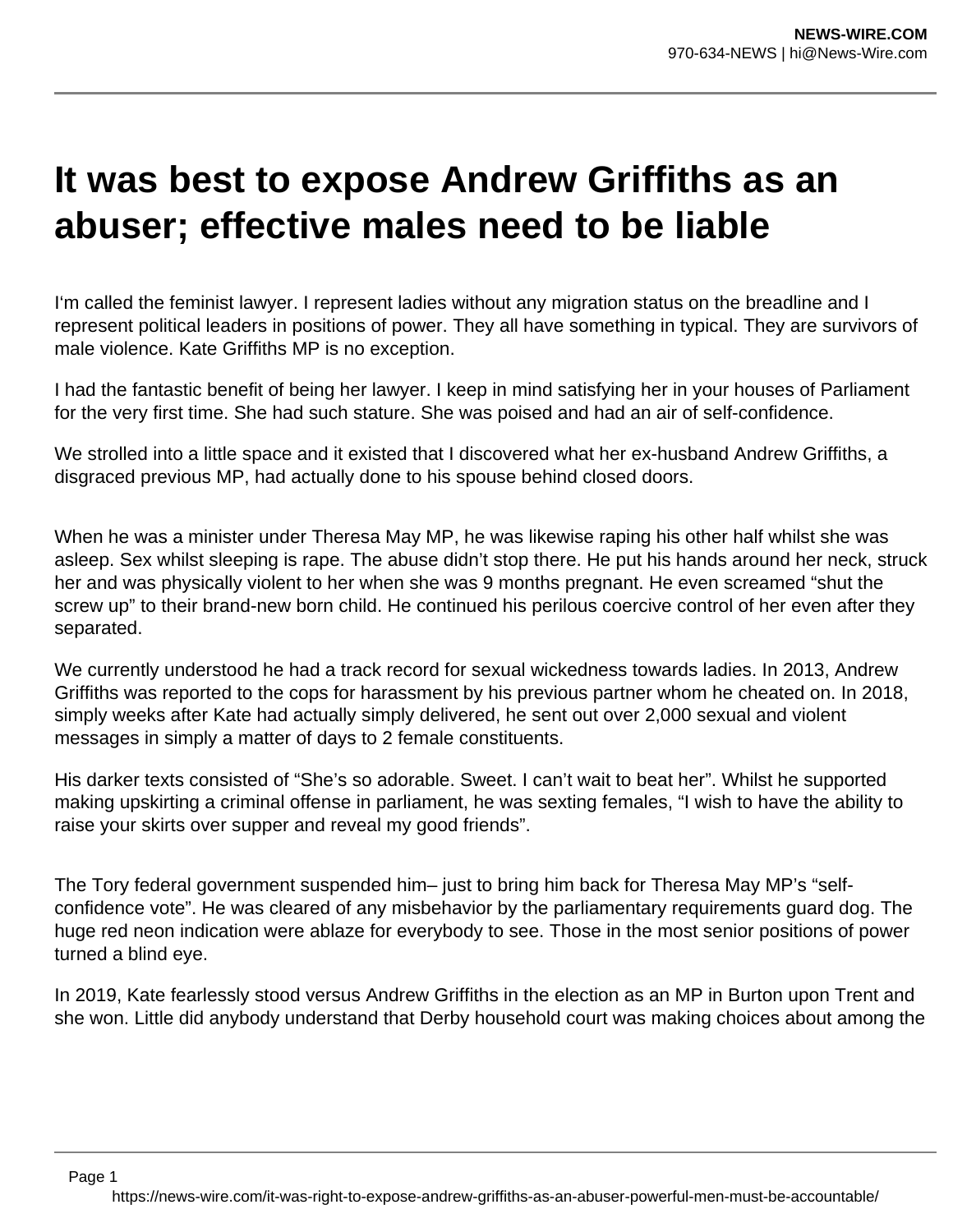greatest cases of our time. Kate wished to secure her kid from additional damage at the hands of Andrew. She might just do this by showing that he abused her and the kid. She went through a traumatising trial.

Watching her being cross-examined hurt. "You're lying", "why didn't you leave?", "why didn't you inform anybody?", was the line of questioning. Since, Kate reacted, he informed me that nobody would think me since he's an MP. He utilized his position of power as a minister and MP to rape and abuse his better half with outright impunity. He attempted to silence her.

Thousands of victims of domestic abuse will understand from first-hand experience that practically whatever that occurs in the household courts is secret. I have actually long campaigned that we require to expose the fact. We require openness.

In this case, 2 reporters, Louise Tickle and Brian Farmer, used to release the judgments. Unlike all the other females that I represent, Kate had a platform to expose the fact. Andrew, who rejected accusations made by Kate and "adamantly rejected" rape, combated bitterly versus releasing the judgments. He was attempting to even more manage her. It didn't work. Mrs Justice Lieven stated, "the court must be sluggish in all cases to be utilized as a way by which one moms and dad looks for additional control over the other. Especially where there have actually currently been findings of coercive control". We were vindicated.

This case is not over. Andrew Griffiths is still enabled to have

monitored contact with their kid. And if that isn't dreadful enough, she needs to share of the expenses of monitored contact. This is monetary control– both sickening and perverse. I appealed versus the choice on behalf of Kate. We are waiting on the judgment.

Imagine, you are teen and you find that your daddy raped your mom and after that the household court needed your mom to make you readily available for contact with him. Definitely that is state-sanctioned abuse.

The Ministry of Justice discovered in 2015 that the household courts take a "pro-contact" at all expenses approach even in cases of domestic abuse. This case reveals that the federal government requires to urgently alter the law. We require an anticipation of no contact for violent moms and dads.

But what this case reveals most strongly is how guys in positions of power can still utilize their status to silence and control victims. Have not we discovered anything from the MeToo motion? It reveals that even an MP, a public figure, a legislator, can be coercively managing of their partner and of other females. We have actually seen a lot of these cases. It can occur to anybody.

Powerful males who abuse requirement to be held liable since victims will just trust the household justice system if they see that criminals are being held liable and kids are being secured.

Victims in the household courts need to not be silenced, for they have a right to self-identification and selfdetermination. If we wish to alter the system together, we should have the ability to speak the offensive.

https://news-wire.com/it-was-right-to-expose-andrew-griffiths-as-an-abuser-powerful-men-must-be-accountable/

Page 2